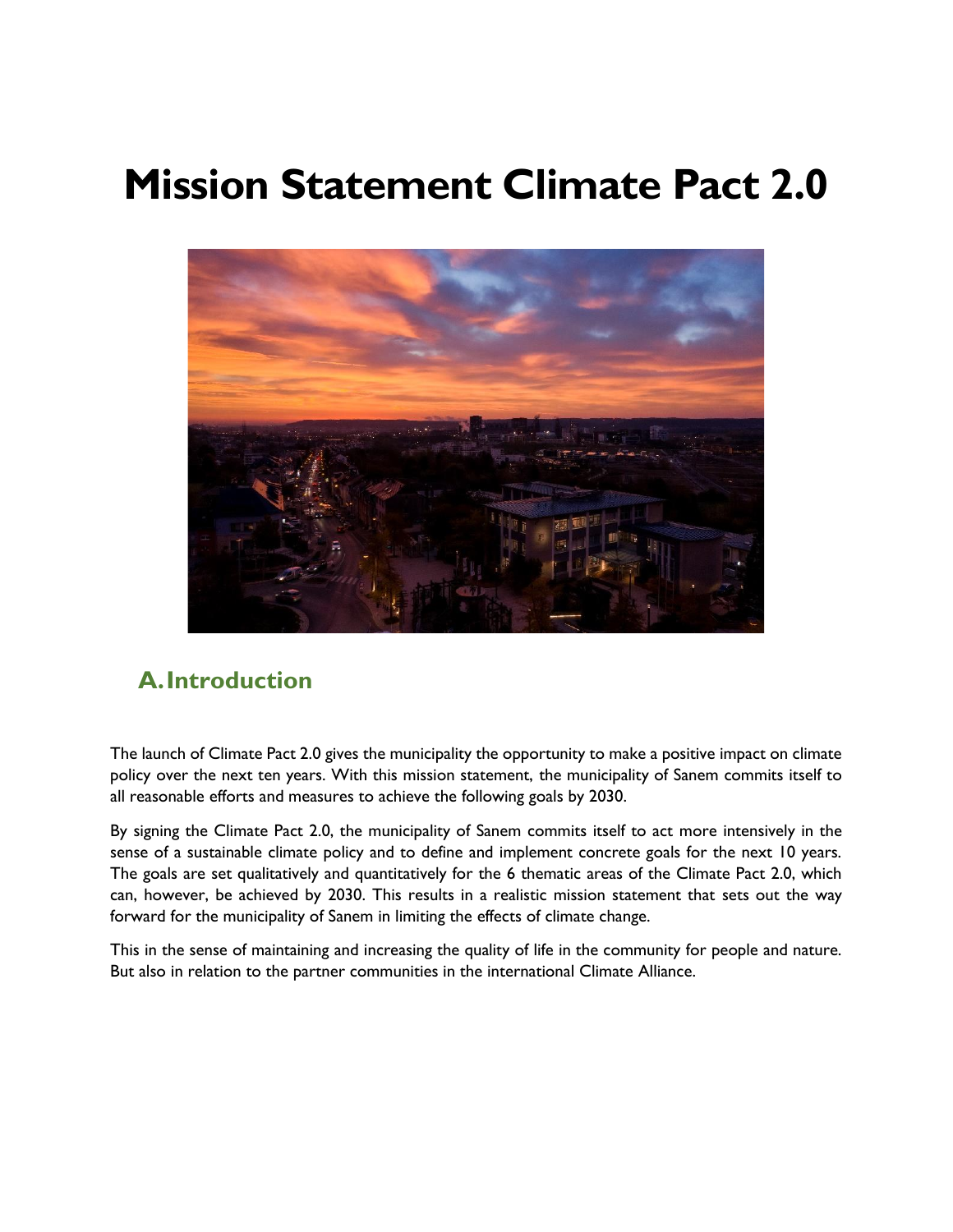

# **B. General conditions**

#### **a. PNEC** (National Plan on Climate and Energy Issues)

In 2020, the National Plan on Climate and Energy Issues was voted in Parliament and serves as a guideline for climate change in Luxembourg. In addition to a variety of qualitative measures and targets, this plan also contains the cornerstones of the quantitative targets until 2030:

25% renewable energies in heat and electricity. This includes mainly photovoltaics, wind power, hydropower and biogas for electricity, and solar thermal energy, biomass (combustion or methanisation) as well as industrial waste heat for heat.

44% better energy efficiency. This means a reduction in final energy, either through improved, more efficient technology, or through reduced energy consumption.

55% CO<sub>2</sub> savings. This is the overall objective of the PNEC, which combines the direct effects of the qualitative and quantitative targets. For Luxembourg, the target is to reduce  $CO<sub>2</sub>$  emissions to 55% of the reference year 2005 by 2030.

MyEnergy's published work on KPIs further details various targets.

#### **b. Old mission statement (2015)**

The old mission statement, which was drawn up as part of Climate Pact 1.0, is integrated. The goals are adopted, adapted and further developed.

#### **c. Luxembourg 2030**

The third Sustainable Development Plan (Luxembourg 2030) includes a very broad set of objectives. The objectives are cross-cutting and include targets for the economy, the environment and society.

The municipality will be guided by this National Plan in order to incorporate the values of sustainable development into its policies.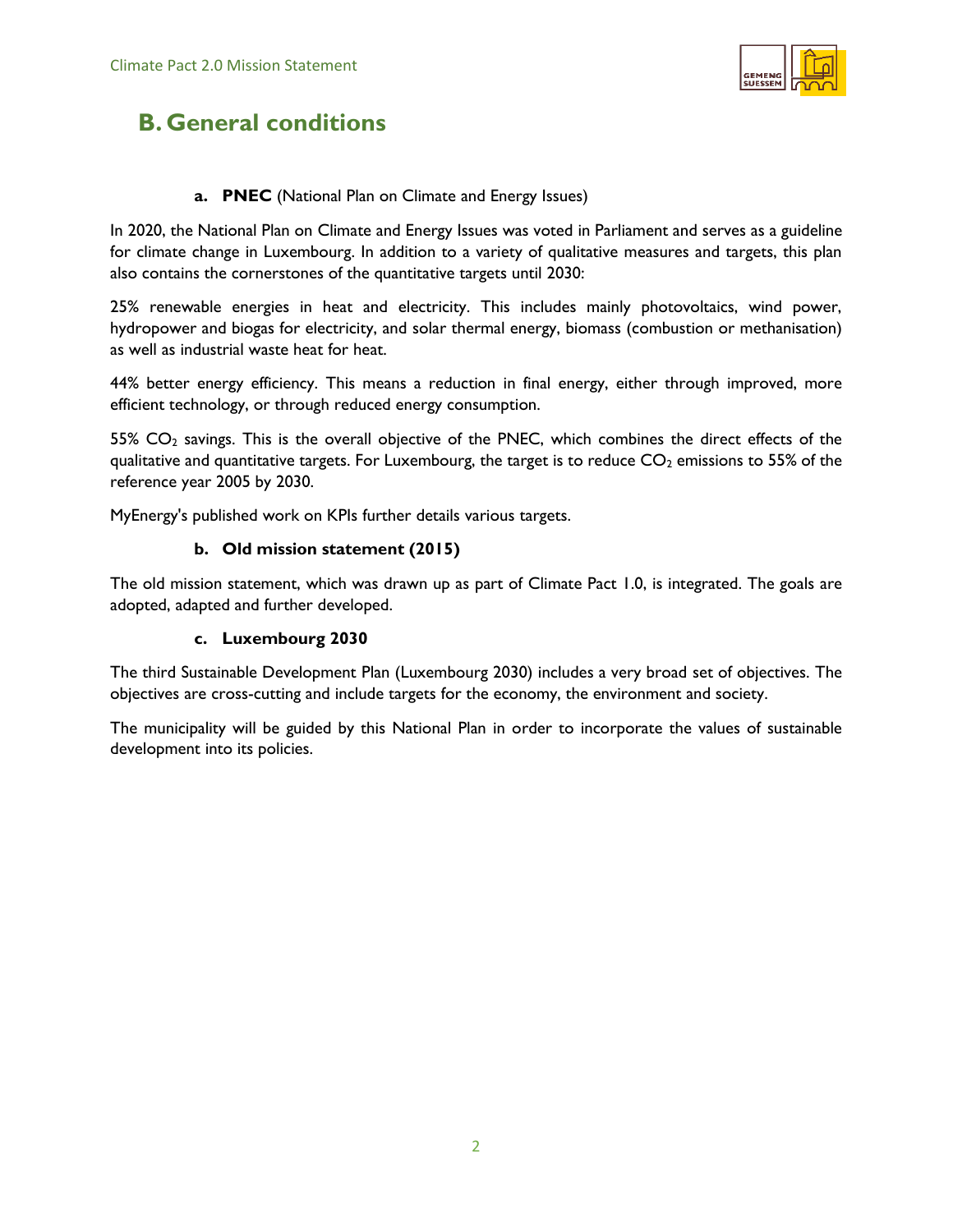

# **C.Categories**

The following objectives and reduction paths are described for each category of the Climate Pact 2.0.

# 1. Development planning, regional planning

#### Qualitative objectives

The municipality will, within the bounds of expediency, draw up concepts for the various subject areas. Furthermore, the municipality will implement the existing concepts to the best of its ability.

| <b>Existing concepts</b>              | <b>Possible concepts</b>   |
|---------------------------------------|----------------------------|
| Mobility master plan                  | Renovation concept         |
| Energy concept (final phase)          | Communication concept      |
| Master plan for sustainable gardening | Digitisation concept       |
|                                       | Climate adaptation concept |
|                                       | Resource concept           |

The balancing of all indicators relevant to the Climate Pact is monitored and communicated to the citizens.

#### Quantitative targets

The municipality has set itself the target of reducing  $CO<sub>2</sub>$  emissions to -55% of the 2005 reference value. This indicator shows the results of all balanced energy savings, and is thus the most important goal of the Climate Pact.

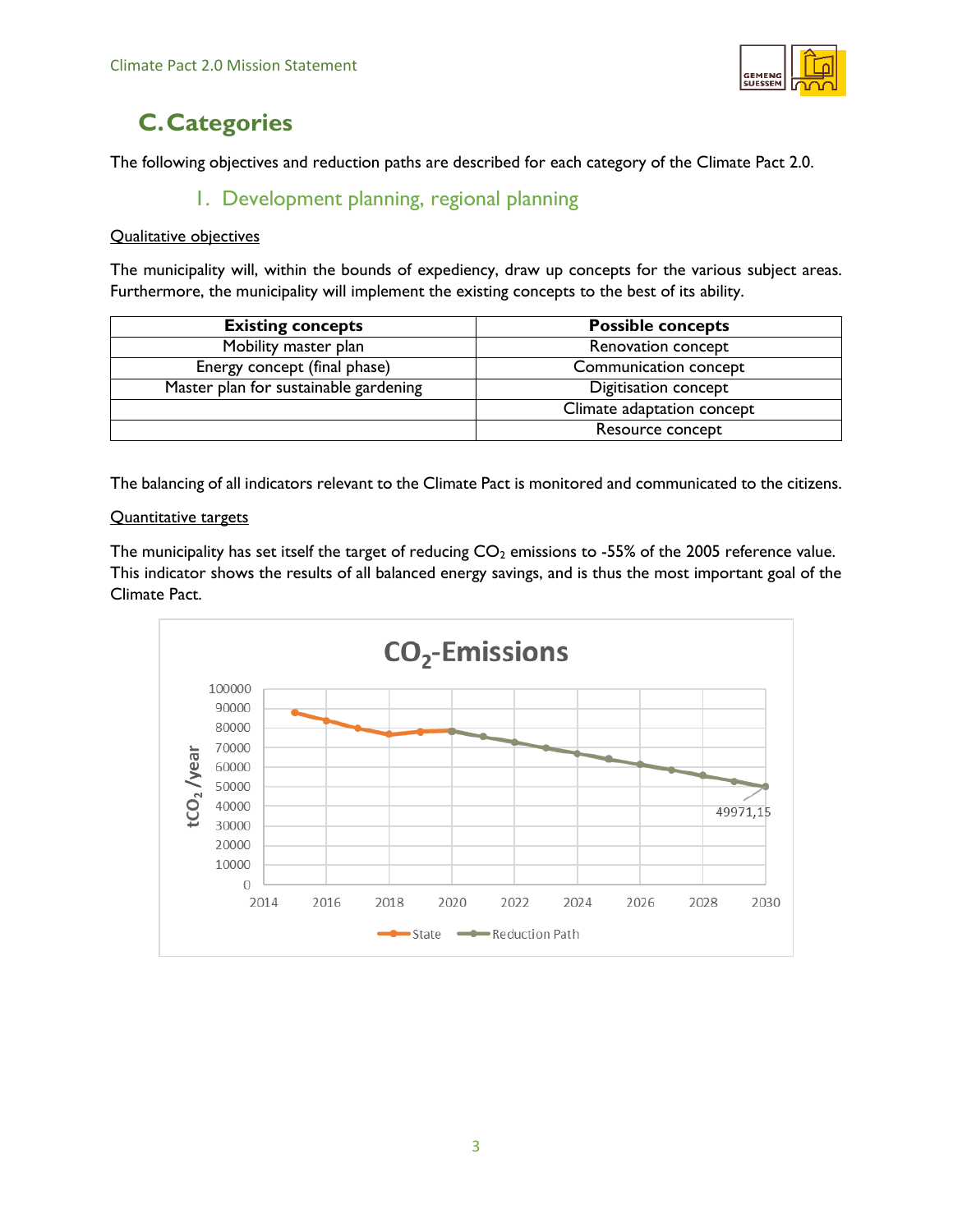

## 2. Municipal buildings

This chapter describes the measures and goals that affect the municipal buildings and the vehicle fleet.

The municipality currently (as of 2021) has 67 buildings and 110 vehicles and machinery.

#### Qualitative objectives

The municipality strives for a renovation strategy which will be internalized in a renovation concept. The priority of the renovation concept will depend on the construction and age of the building. Nevertheless, the frequency of use will be taken into account in order to achieve maximum savings potential.

The municipality will assess the economic viability and feasibility of recycled and sustainable materials in any construction project.

The municipality is committed to continuing to purchase electricity from renewable energy sources. Furthermore, the municipality will endeavour to expand electricity production from renewable sources in the coming years.

The municipal vehicle fleet is constantly updated, and in the case of new purchases, an electric alternative is always checked for feasibility. The communal staff relies mainly on walking, cycling or public transport for internal journeys.

#### Quantitative targets

The reduction path for  $CO<sub>2</sub>$  emissions is to be based on the PNEC. Since no data is available for 2005, an equivalent target has been worked out. Since the municipality uses natural electricity from Nova, all emissions from heat generation and the vehicle fleet are calculated.

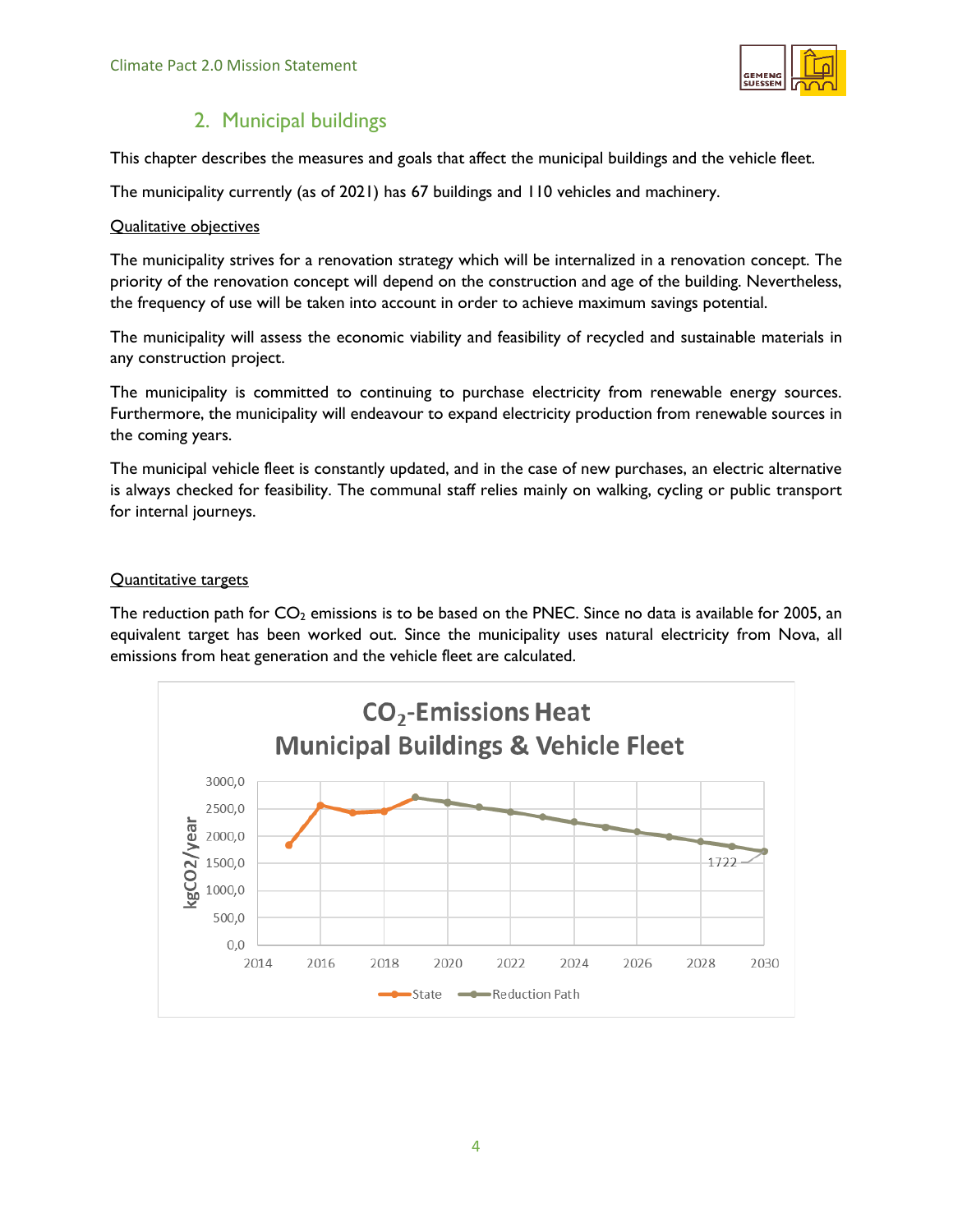

According to the energy concept, the heat consumption of the municipal buildings can be reduced by up to 15.57%.

This goal will mainly include improvements in thermal insulation. In addition, the municipality will continue to emphasize the effective use of heating systems in order to reduce unnecessary losses.



In the future, renewable heat production will be expanded in municipal buildings as far as possible. According to the requirements of the Climate Pact, 30.5% should be achieved. For old buildings that are being renovated, the feasibility of heat pumps/wood heating systems will be examined. In addition, the possibility of local heating networks will be examined and, if appropriate, implemented.



By 2030, it is planned to reduce the electricity consumption of municipal buildings by between 1% (tertiary buildings) and 13% (residential buildings). The municipality decides to achieve a reduction in electricity consumption of at least 5% for all the municipal buildings covered.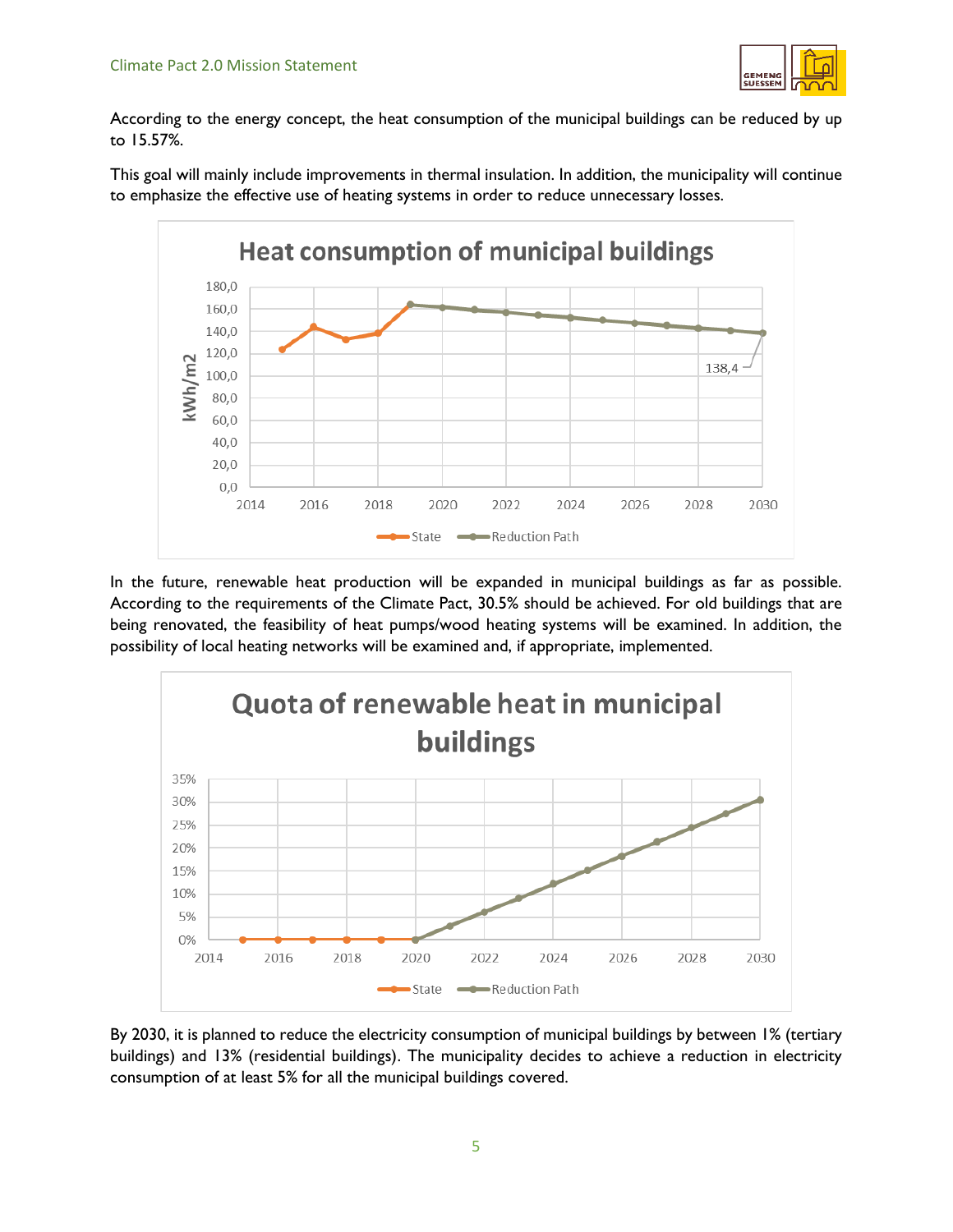



According to energy and resource accounting, water use should reach a maximum value of 135 litres per square metre. The municipality will survey high-use municipal buildings and work on concepts to reduce water use. The use of rainwater will be expanded.

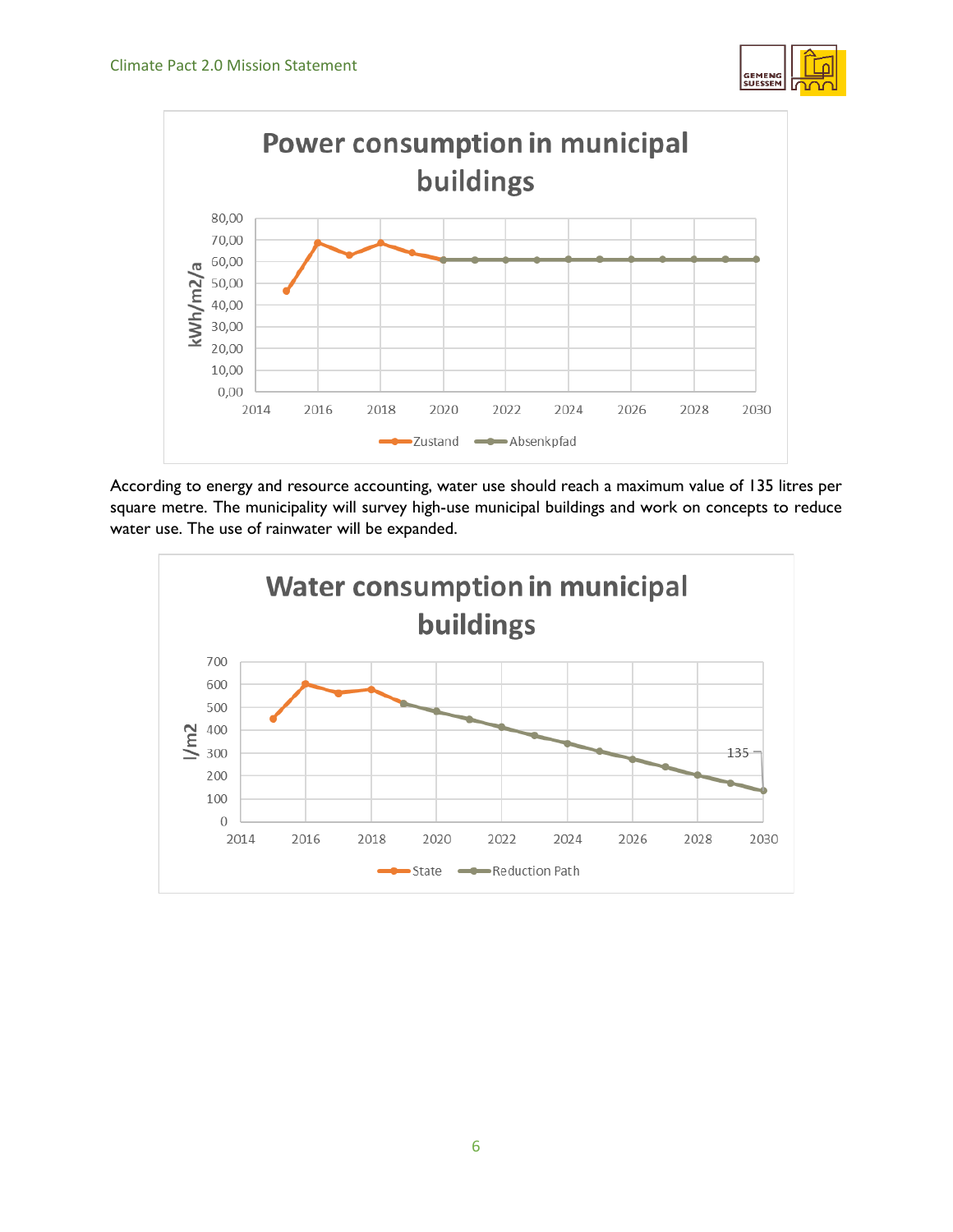

# 3. Supply, disposal

With its 17,538 inhabitants (Jan. 2021), the municipality of Sanem is the sixth largest municipality in the country. Therefore, climate-friendly supply and disposal is also of significant importance.

This chapter identifies goals and measures that will make the supply of electricity, heat and water, as well as the disposal of wastewater and waste, climate-friendly.

As this chapter presupposes cooperation with the citizens, the execution of the following objectives is less linked to the realization of concrete projects, but aims at raising awareness in a targeted and effective way. The actions of the municipality serve as a model.

#### Qualitative objectives

By 2030, the municipality will be working on its plan to obtain 100% renewable electricity on balance. Furthermore, the municipality will revise the current regulations on subsidies to make renewable heat even more attractive.

In addition, a district heating network will be integrated into the road layout when new roads are developed and old roads are fundamentally renovated, in order to be able to access district and local heating more quickly in the future.

Water management will continue to be digitized and, if necessary, adapted to the state of the art situation. In addition, the use of rainwater by residents will continue to be promoted in order to reduce water consumption per resident.

The municipality will continue to expand the wastewater separation system in order to separate a large part of rainfall from the wastewater. This also serves as a basis for improved rainwater utilisation.

The expansion of renewable heat, as well as the exploitation of renewable electricity potentials will be an important goal for the municipality until 2030 and beyond. It aims to achieve the PNEC targets together with its population.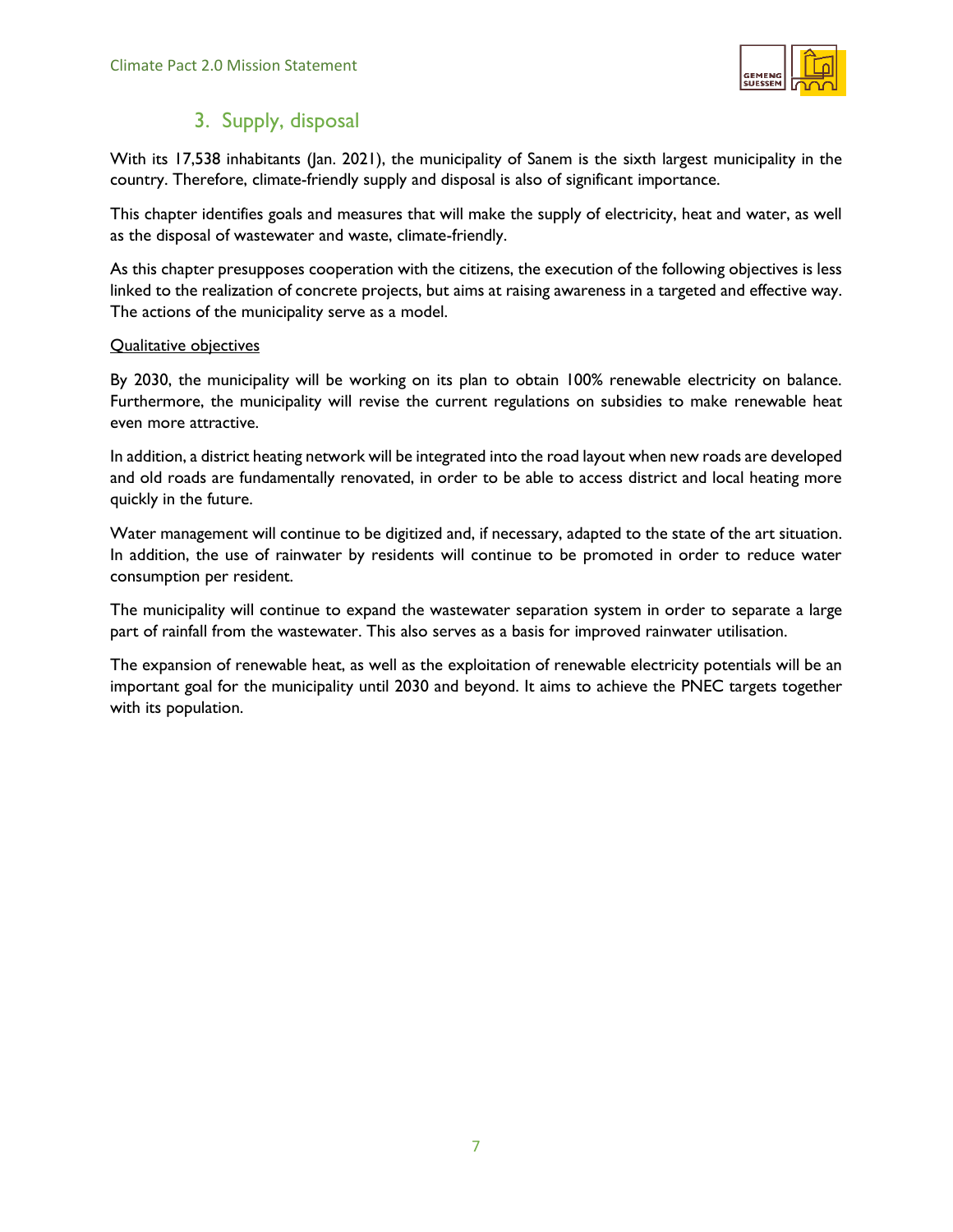

#### Quantitative targets

The residual waste value per inhabitant in the municipality is currently on a good path. The municipality has set itself the target of a further reduction to 115 kg/inhabitant. In order to further expand the [polluter](https://www.linguee.com/english-french/translation/polluter+pays+principle.html)  [pays principle,](https://www.linguee.com/english-french/translation/polluter+pays+principle.html) a billing of the residual waste per ton is being considered.



Household electricity consumption will be reduced by 13% by 2030. The municipality will work towards this goal.



The water consumption per capita and day in Sanem is already on a good path. With further awareness campaigns and continuous work on the supply, the water consumption of the inhabitants might be reduced even further.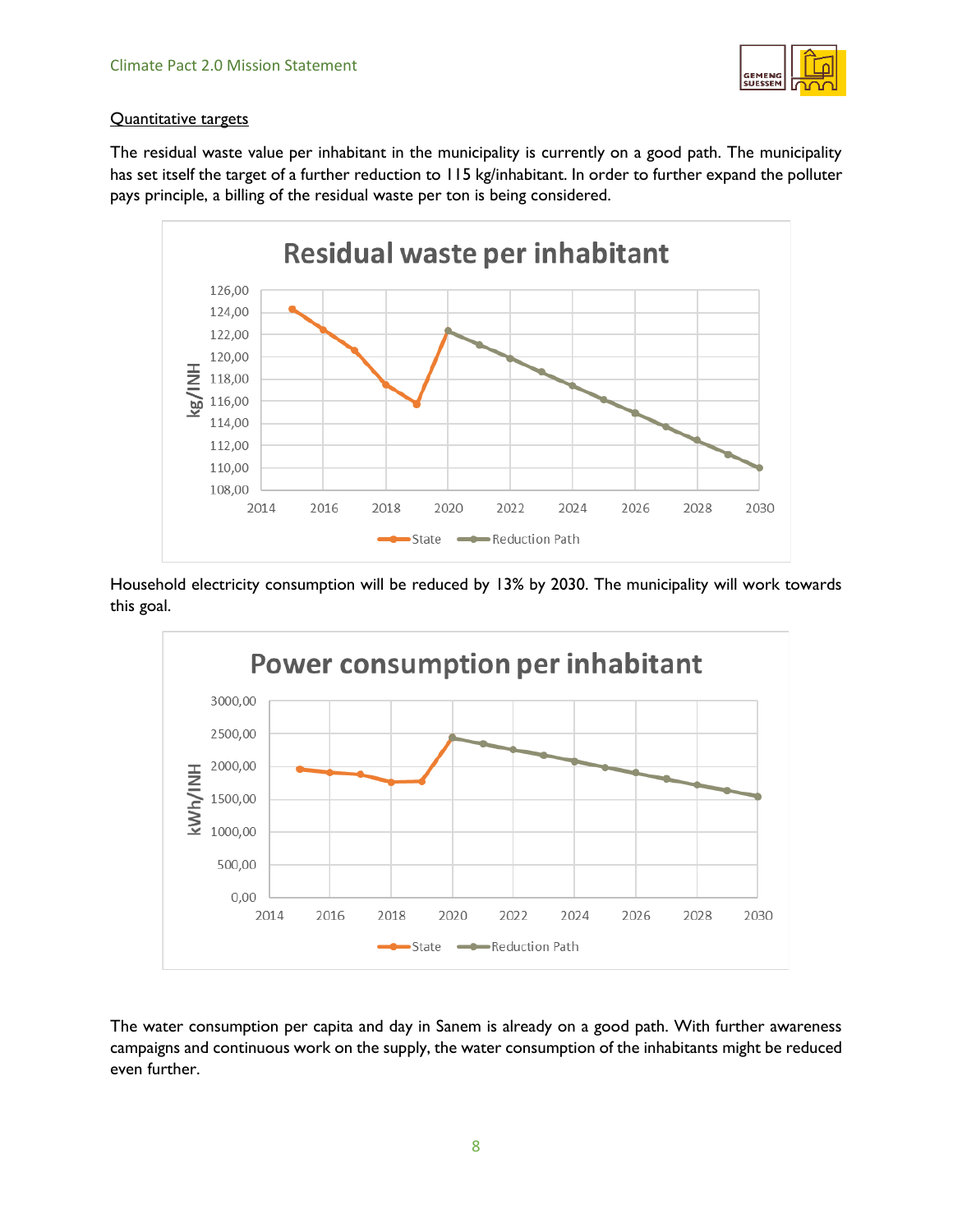



### 4. Mobility

67 kilometres of road and an extensive cycle network link the villages of Sanem, Belvaux, Soleuvre and Ehlerange with the surrounding communes. There are 3 train stops in the commune, and 2 more just outside its borders. 107 bus stops cover the needs of public transport. Furthermore, the commune has been offering the Vel'OK bicycle service for years.

#### Qualitative objectives

The Mobility Master Plan (the first of its kind in the country) will be implemented in the coming years. The focus is on calming the busy main roads and securing the cycle paths. Furthermore, a community-wide bicycle and pedestrian guidance system will be launched.

The aim is to adopt the measures of the master plan and moreover, also to secure the traffic routes. The municipality will conduct traffic counts and pay attention to feedback given by the citizen. By 2030, 50% of the measures of the master plan should be implemented.

In addition, the municipality continues to strongly promote a soft mobility by raising awareness among citizens about the new, improved and safe pedestrian and bicycle routes and setting a good example with internal cycling infrastructures.

#### Quantitative targets

The municipality has had many positive experiences with electric mobility so far, and will continue to try to achieve the 49% electric mobility target.